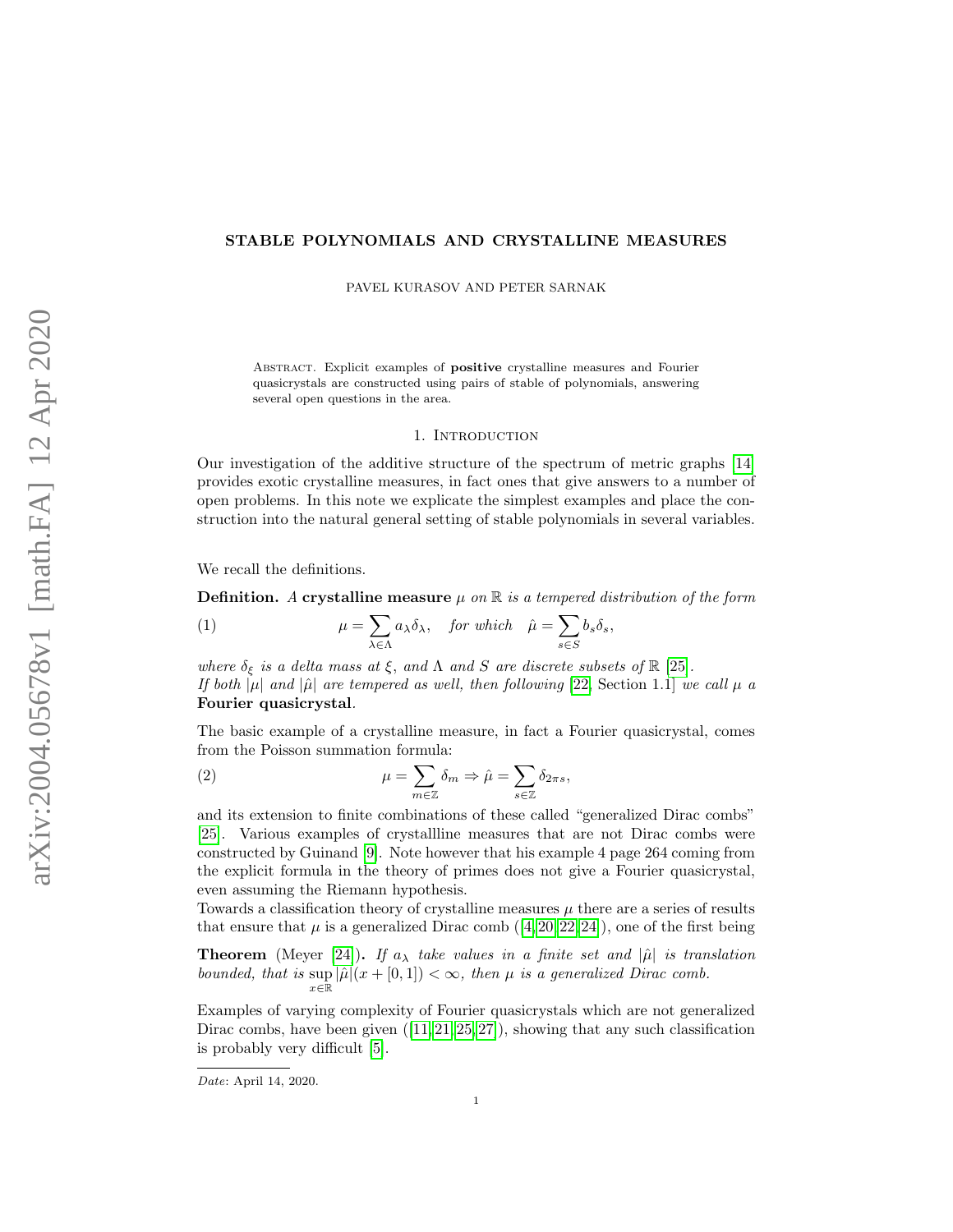A basic question which has been open for some time is whether there are positive (that is with  $a_{\lambda} \geq 0$ ) crystalline measures which are not generalized Dirac combs? The constructions in Sections 2 and 3 yield such  $\mu$ 's which enjoy some other properties which resolve related open problems.

In Section 2 we review the definition of stable polynomials and use them to construct positive Fourier quasicrystals. In Section 3 we examine the simplest non-trivial example and use Liardet's proof of Lang's conjecture in dimension two [\[16,](#page-13-7) [23\]](#page-14-4) to analyze the additive structure of  $\Lambda$ , see Theorem [3.](#page-10-0) This example is rich enough for the purposes of this note. We end the section by recording the general addi-tive structure theorem from [\[14\]](#page-13-0) which applies to the supports  $\Lambda$  of the Fourier quasicrystal measures  $\mu$  that are constructed from stable polynomials.

# 2. Summation formula

**Stable polynomials.** If  $P(\mathbf{z}) = P(z_1, \ldots, z_n)$  is a multivariable polynomial with complex coefficients, we say that P is  $\mathbb{D} = \{z : |z| < 1\}$  stable if  $P(\mathbf{z}) \neq 0$  for  $z = (z_1, z_2, \ldots, z_n)$  with  $z_j \in \mathbb{D}$  for all j. To define a stable pair, consider the involution operation on P obtained by  $z_j \to 1/z_j$  for  $j = 1, 2, ..., n$ , the result being denoted by  $P^{\iota}$ .

**Definition.** Two multivariate polynomials  $P, Q$  are said to form stable pair if

- (1) both polynomials  $P$  and  $Q$  are  $D$ -stable;
- (2) there exist an integer-valued vector  $\boldsymbol{\ell} = (\ell_1, \ell_2, \ldots, \ell_n) \in \mathbb{N}^n$  and a constant η such that P and Q satisfy the functional equation

(3) 
$$
Q(\mathbf{z}) = \eta z_1^{\ell_1} z_2^{\ell_2} \dots z_n^{\ell_n} P^{\iota}(\mathbf{z});
$$

(3) the normalization condition

<span id="page-1-0"></span>
$$
P(\vec{0}) = Q(\vec{0}) = 1
$$

is fulfilled.

If such  $\ell$  and  $\eta$  exists they are unique.

Such stable pairs arise in many contexts and there are powerful techniques for proving stability [\[2,](#page-13-8) [30\]](#page-14-5). We point to two basic examples.

1) Spectral pairs These come up as secular polynomials in quantum graphs [\[1,](#page-13-9) [3\]](#page-13-10). Let  $P_1, P_2, \ldots, P_k$  be monomials in  $z_1, \ldots, z_n$  of the form

(4) 
$$
P_j(\mathbf{z}) = z_1^{a_{j,1}} z_2^{a_{j,2}} \dots z_n^{a_{j,n}}, \quad j = 1, 2, \dots, k,
$$

 $a_{j,\nu} \in \mathbb{N}$ . Let  $\ell_{\nu} = \sum_{j=1}^{k} a_{j,\nu}$ , which we assume being positive for every  $\nu = 1, \ldots, n$ . If S is a  $k \times k$  unitary matrix, set

(5) 
$$
R_S(\mathbf{z}) = \det \begin{bmatrix} P_1(\mathbf{z}) & 0 & \dots & 0 \\ 0 & P_2(\mathbf{z}) & \dots & 0 \\ \vdots & \vdots & \ddots & \vdots \\ 0 & 0 & \dots & P_k(\mathbf{z}) \end{bmatrix} S.
$$

Then it is easy to see that

$$
P=R_S, \quad Q=R_{S^{-1}},
$$

is a stable pair with  $\ell = (\ell_1, \ldots, \ell_k)$  and  $\eta = (\det(-S))^{-1}$ . Our studies in [\[14\]](#page-13-0) were inspired by the trace formula for metric graphs [\[10,](#page-13-11) [12,](#page-13-12) [13\]](#page-13-13).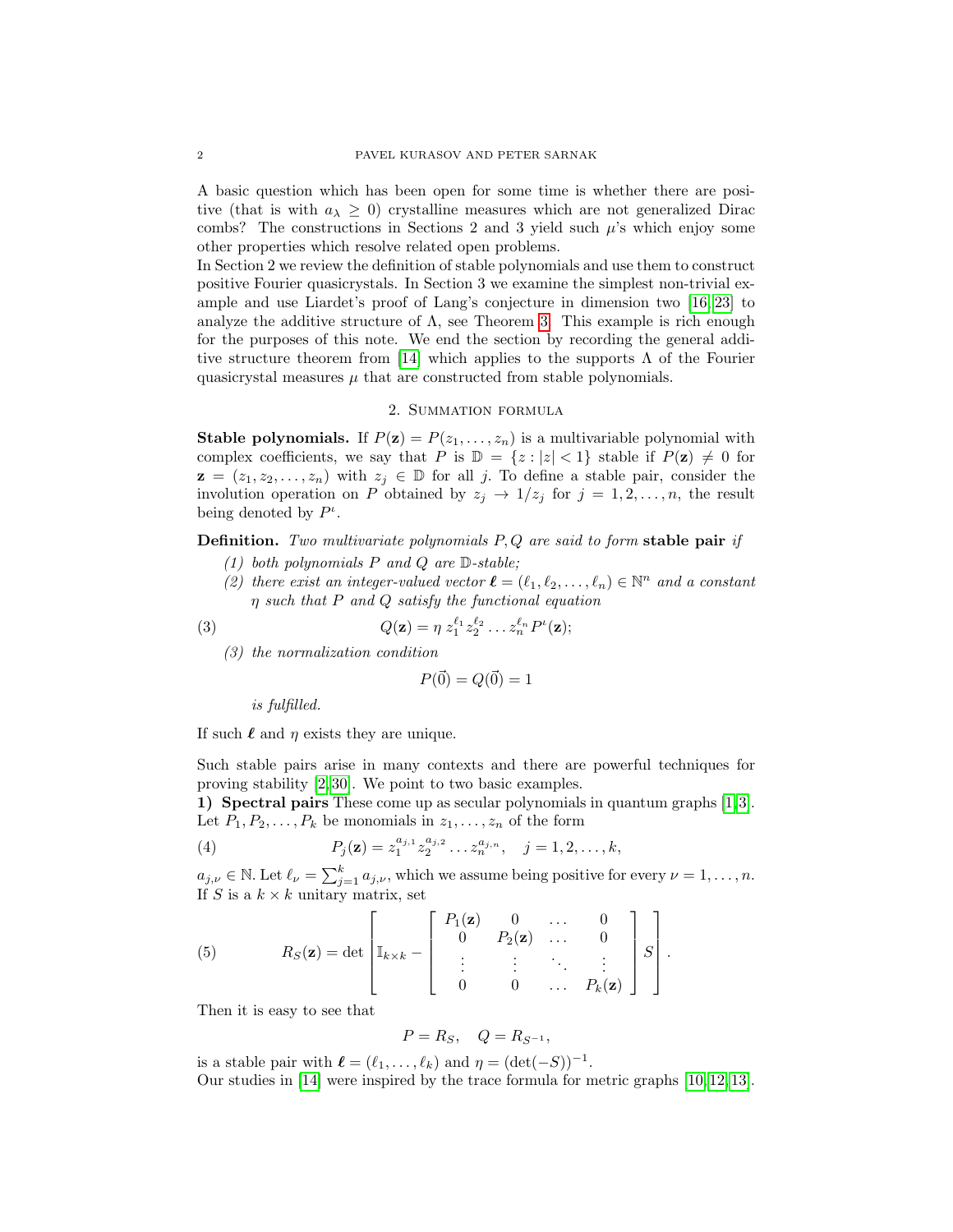2) Lee-Yang pairs ([\[28,](#page-14-6) Theorem 5.12]) Let  $-1 \le A_{ij} \le 1, A_{ij} = A_{ji}$  and

(6) 
$$
P(\mathbf{z}) = \sum_{S} \left( \prod_{i \in S} \prod_{j \in S'} A_{ij} \right) \mathbf{z}^{S},
$$

where we use multi-index notation for  $z^S = \prod_{j \in S} z_j$ , the sum is over all subsets S of  $\{1, 2, \ldots, n\}$  and S' is the complement of S. Then P is a self dual stable pair

(7) 
$$
(z_1z_2...z_n) P'(\mathbf{z}) = P(\mathbf{z}).
$$

For generalizations of these see [\[2,](#page-13-8) [19,](#page-13-14) [30\]](#page-14-5).

For the rest of this section we show how to attach to a stable pair and real numbers  $b_1, b_2, \ldots, b_n > 1$  a crystalline measure.

Notations. Assume that  $P, Q$  is a stable pair of multivariable polynomials:

(8) 
$$
P(\mathbf{z}) = 1 + \sum_{\mathbf{m} \in M_P} a_P(\mathbf{m}) \mathbf{z}^{\mathbf{m}}, \quad Q(\mathbf{z}) = 1 + \sum_{\mathbf{m} \in M_Q} a_Q(\mathbf{m}) \mathbf{z}^{\mathbf{m}},
$$

where  $M_{P,Q}$  are finite subsets of

(9) 
$$
\mathbf{Z}_{+}^{n} := \{ \mathbf{k} = (k_1, k_2, \ldots, k_n), k_j \in \mathbb{Z}, k_j \geq 0, \mathbf{k} \neq (0, 0, \ldots, 0) \}.
$$

Taking the logarithm we get the following expansion (10)

$$
\log P(\mathbf{z}) = \sum_{\nu=1}^{\infty} \frac{(-1)^{\nu}}{\nu} \left( \sum_{\mathbf{m} \in M_P} a_P(\mathbf{m}) \mathbf{z}^{\mathbf{m}} \right)^{\nu}
$$
  
\n
$$
= \sum_{\nu=1}^{\infty} \frac{(-1)^{\nu}}{\nu} \sum_{\mathbf{m}_1, \mathbf{m}_2, \dots, \mathbf{m}_{\nu} \in M_P} a_P(\mathbf{m}_1) a_P(\mathbf{m}_2) \dots a_P(\mathbf{m}_{\nu}) \mathbf{z}^{\mathbf{m}_1} \mathbf{z}^{\mathbf{m}_2} \dots \mathbf{z}^{\mathbf{m}_{\nu}}
$$
  
\n
$$
= \sum_{\nu=1}^{\infty} \frac{(-1)^{\nu}}{\nu} \sum_{\mathbf{k} \in \mathbb{Z}_+^n} \sum_{\mathbf{m}_1 + \mathbf{m}_2 + \dots + \mathbf{m}_{\nu} = \mathbf{k}} a_P(\mathbf{m}_1) a_P(\mathbf{m}_2) \dots a_P(\mathbf{m}_{\nu}) \mathbf{z}^{\mathbf{k}},
$$

hence

<span id="page-2-1"></span>(11) 
$$
\log P(\mathbf{z}) = \sum_{\mathbf{k} \in \mathbb{Z}_{+}^{n}} c_{P}(\mathbf{k}) \mathbf{z}^{\mathbf{k}},
$$

where for  $k \in \mathbb{Z}_{+}^{n}$ 

(12) 
$$
c_P(\mathbf{k}) = \sum_{\nu=1}^{\sum_{j=1}^n k_j} \sum_{\mathbf{m}_1 + \mathbf{m}_2 + \cdots + \mathbf{m}_\nu = \mathbf{k}} \frac{(-1)^\nu a_P(\mathbf{m}_1) a_P(\mathbf{m}_2) \dots a_P(\mathbf{m}_\nu)}{\nu}.
$$

Similar formulas hold for  $\log Q(\mathbf{z})$ .

**Dirichlet series.** Let  $b_1, b_2, \ldots, b_n$  be real numbers larger than 1 and let  $\xi_j =$  $\ln b_j > 0, \ j = 1, 2, \ldots, n.$ 

Let us denote by  $\Gamma_+$  and  $L_+$  the corresponding multiplicative and additive semigroups

<span id="page-2-0"></span>(13) 
$$
\Gamma_{+} = \{b_{1}^{m_{1}}b_{2}^{m_{2}}\dots b_{n}^{m_{n}} : m_{j} \in \mathbb{N} \cup \{0\}\} \setminus \{1\};
$$

$$
L_{+} = \log \Gamma_{+} = \{m_{1}\xi_{1} + m_{2}\xi_{2} + \dots + m_{n}\xi_{n} : m_{j} \in \mathbb{N} \cup \{0\}\} \setminus \{0\}.
$$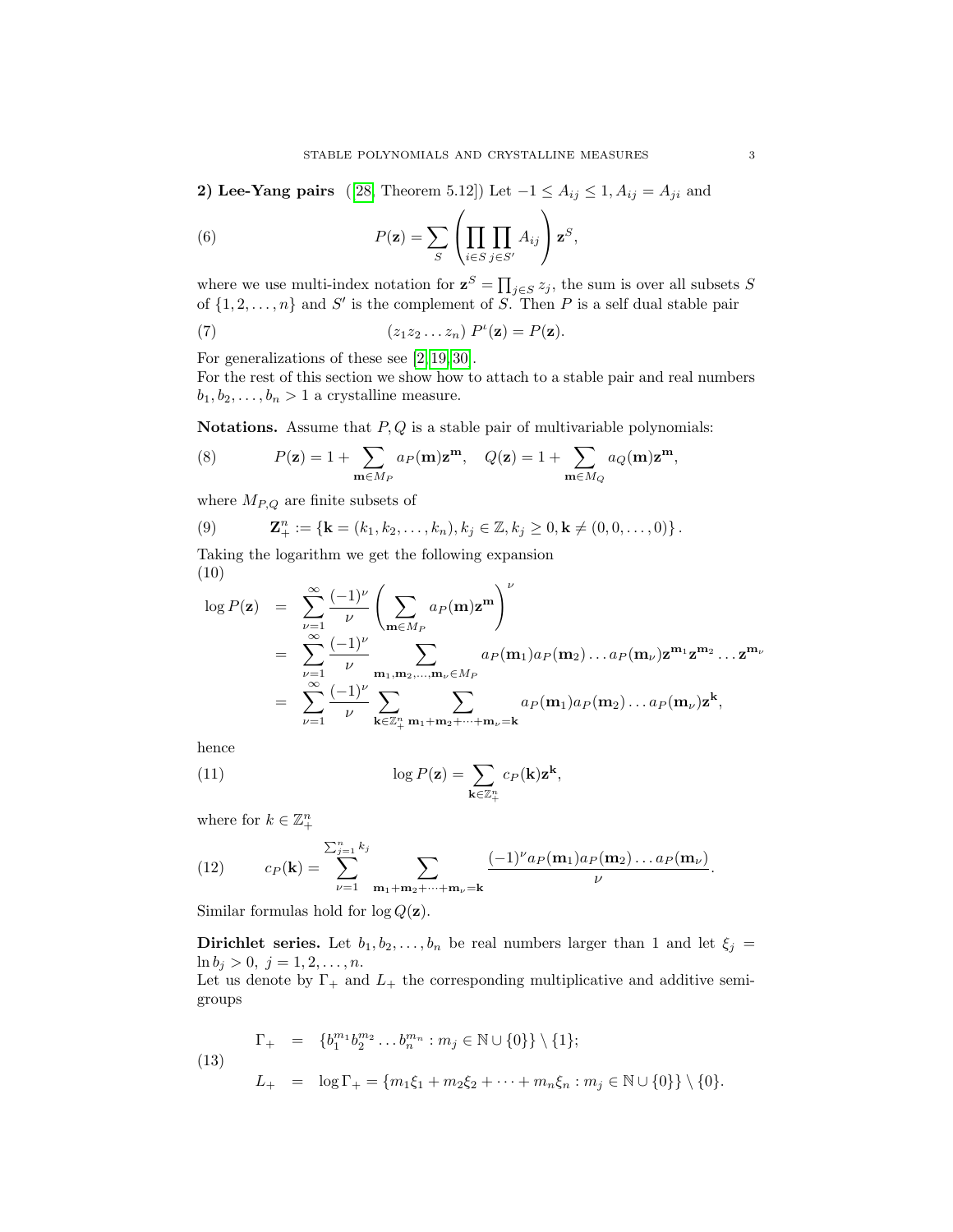The elements of these semigroups will be denoted by **b** and  $\xi$  respectively

$$
\mathbf{b} \in \Gamma_+, \quad \xi \in L_+.
$$

Let us introduce the following two entire functions of order 1

<span id="page-3-4"></span>(14) 
$$
F(s) := P(b_1^{-s}, b_2^{-s}, \dots, b_n^{-s}) \equiv P(e^{-\xi_1 s}, e^{-\xi_2 s}, \dots, e^{-\xi_n s}), \quad s \in \mathbb{C}.
$$

$$
G(s) := Q(b_1^{-s}, b_2^{-s}, \dots, b_n^{-s}) \equiv Q(e^{-\xi_1 s}, e^{-\xi_2 s}, \dots, e^{-\xi_n s}),
$$

The functions are related via the functional equation

<span id="page-3-0"></span>
$$
F(-s) = P(b_1^s, b_2^s, \dots, b_n^s)
$$
  
=  $P^{\iota}(b_1^{-s}, \dots, b_n^{-s})$   
=  $\eta^{-1} \left( b_1^{\ell_1} \dots b_n^{\ell_n} \right)^s G(s)$ 

(15) 
$$
\Rightarrow F(-s) = \eta^{-1} \left(\mathbf{b}_1^{\ell}\right)^s G(s),
$$

where  $\boldsymbol{\ell} = (\ell_1, \ell_2, \ldots, \ell_n).$ 

The stability conditions on P and Q ensure that all zeroes of  $F(s)$  and  $G(s)$  are on the imaginary axis  $\Re(s) = 0$ . Moreover [\(15\)](#page-3-0) implies that the zeroes for F an G are obtained from each other via reflection.

F and G are finite Dirichlet series, that is

(16) 
$$
F(s) = 1 + \sum_{\mathbf{m} \in M_P} a_P(\mathbf{m})(\mathbf{b}^{\mathbf{m}})^{-s}, \quad G(s) = 1 + \sum_{\mathbf{m} \in M_Q} a_Q(\mathbf{m})(\mathbf{b}^{\mathbf{m}})^{-s}.
$$

**Logarithmic derivatives.** For  $\Re(s)$  large enough the series for log  $F(s)$  converges absolutely:

(17) 
$$
\log F(s) = \sum_{\mathbf{k} \in \mathbb{Z}_+^n} c_P(\mathbf{k}) e^{-(k_1 \xi_1 + k_2 \xi_2 + \dots + k_n \xi_n)s} = \sum_{\mathbf{k} \in \mathbb{Z}_+^n} c_P(\mathbf{k}) e^{-(\xi \cdot \mathbf{k})s}.
$$

Hence for  $\Re(s)$  large

<span id="page-3-1"></span>(18) 
$$
\frac{F'(s)}{F(s)} = -\sum_{\mathbf{k}\in\mathbb{Z}_{+}^{n}} (\boldsymbol{\xi}\cdot\mathbf{k}) c_{P}(\mathbf{k}) e^{-(\boldsymbol{\xi}\cdot\mathbf{k})s}.
$$

A similar analysis can be applied to the entire function  $G(s)$  leading to

(19) 
$$
\frac{G'(s)}{G(s)} = -\sum_{\mathbf{k}\in\mathbb{Z}_{+}^{n}} (\boldsymbol{\xi}\cdot\mathbf{k}) c_{Q}(\mathbf{k}) e^{-(\boldsymbol{\xi}\cdot\mathbf{k})s}.
$$

Formula [\(15\)](#page-3-0) establishes the following relation between the logarithmic derivatives of  ${\cal F}$  and  ${\cal G}$ 

<span id="page-3-3"></span><span id="page-3-2"></span>
$$
\log F(-s) = -\log \eta + s(\xi \cdot \ell) + \log G(s)
$$

(20) 
$$
\Rightarrow -\frac{F'(-s)}{F(-s)} = (\xi \cdot \ell) + \frac{G'(s)}{G(s)}.
$$

Note that this relation is independent of the parameter  $\eta$  appeared first in [\(3\)](#page-1-0).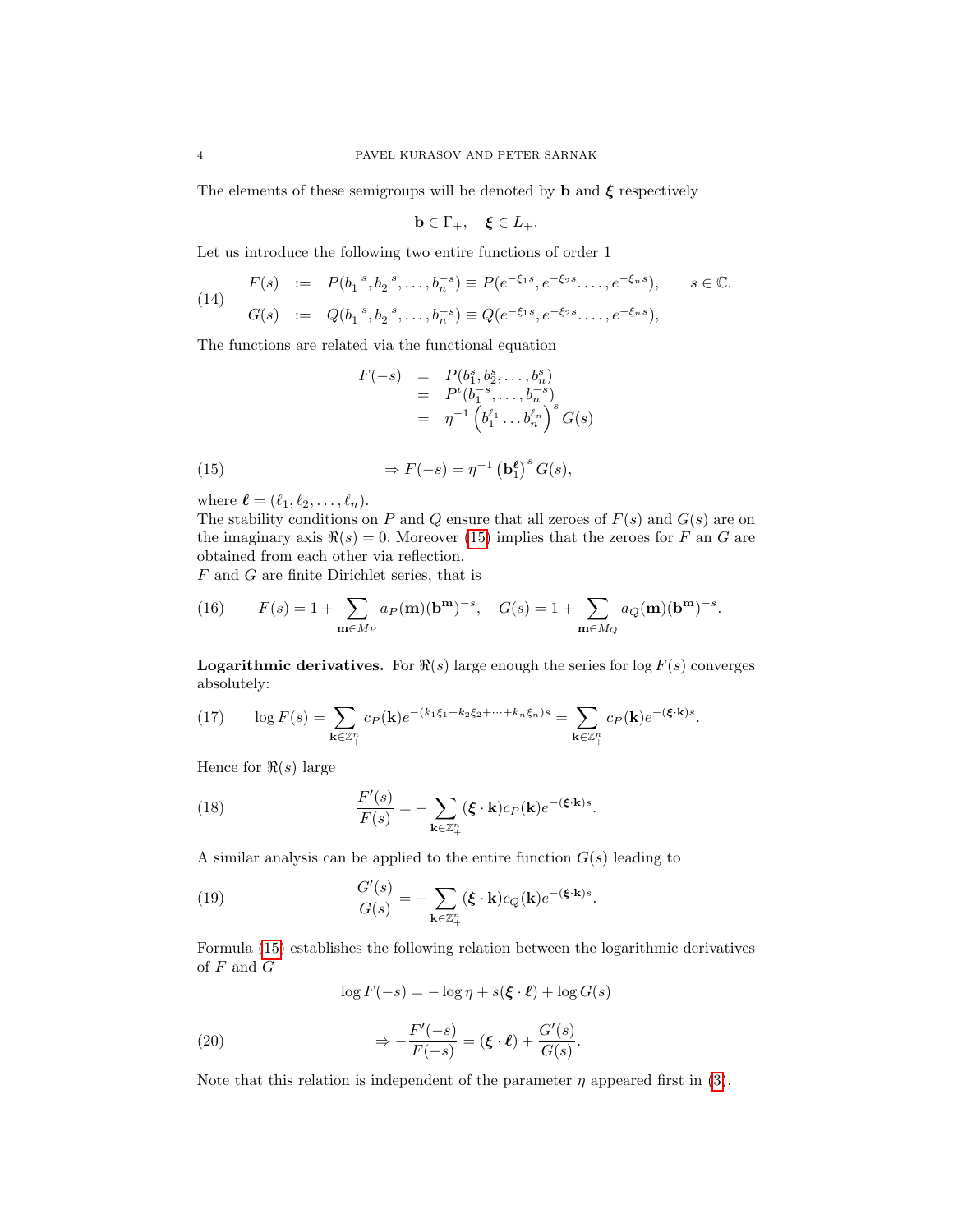Logarithmic derivative as a distribution. Let  $\Psi \in C_0^{\infty}(\mathbb{R}_{>0})$  and

(21) 
$$
\tilde{\Psi}(s) = \int_0^\infty \Psi(x) x^s \frac{dx}{x}.
$$

 $\tilde{\Psi}(s)$  is entire and is rapidly decreasing when  $|t| \to \infty$  for  $s = \sigma + it$ ,  $\sigma$  fixed. Consider the integral

(22) 
$$
I := \frac{1}{2\pi i} \int_{\Re(s) = R} \frac{F'(s)}{F(s)} \tilde{\Psi}(s) ds,
$$

which is converging for large real  $R$ . We next calculate  $I$  in two different ways using the functional equation connecting  $F$  and  $G$ . Expansion [\(18\)](#page-3-1) gives us

<span id="page-4-0"></span>(23) 
$$
I = \frac{1}{2\pi i} \int_{\Re(s)=R} \left( - \sum_{\mathbf{k}\in\mathbb{Z}_{+}^{n}} (\boldsymbol{\xi} \cdot \mathbf{k}) c_{P}(\mathbf{k}) e^{-(\boldsymbol{\xi} \cdot \mathbf{k})s} \right) \tilde{\Psi}(s) ds
$$

$$
= - \sum_{\mathbf{k}\in\mathbb{Z}_{+}^{n}} (\boldsymbol{\xi} \cdot \mathbf{k}) c_{P}(\mathbf{k}) \frac{1}{2\pi i} \int_{\Re(s)=R} \tilde{\Psi}(s) e^{-(\boldsymbol{\xi} \cdot \mathbf{k})s} ds.
$$

To get the second representation we shift the contour for the integral defining I to  $\Re(s) = -R$  picking up the residues, which are  $\tilde{\Psi}(\rho)$ , since the function  $\tilde{\Psi}$  is integrated with the logarithmic derivative. Summing over all zeroes of  $F$  (which are lying on the imaginary axis) we obtain

(24) 
$$
\sum_{\rho: F(\rho)=0} \tilde{\Psi}(\rho),
$$

hence

$$
I = \sum_{\rho: F(\rho)=0} \tilde{\Psi}(\rho) + \frac{1}{2\pi i} \int_{\Re(s)=-R} \frac{F'(s)}{F(s)} \tilde{\Psi}(s) ds
$$
  

$$
= \sum_{\rho: F(\rho)=0} \tilde{\Psi}(\rho) + \frac{1}{2\pi i} \int_{\Re(s)=R} \frac{F'(s)}{F(-s)} \tilde{\Psi}(-s) ds
$$

Formula [\(20\)](#page-3-2) together with expansion [\(19\)](#page-3-3) then imply

<span id="page-4-1"></span>(25) 
$$
I = \sum_{\rho: F(\rho)=0} \tilde{\Psi}(\rho) - (\boldsymbol{\xi} \cdot \boldsymbol{\ell}) \frac{1}{2\pi i} \int_{\Re(s)=R} \tilde{\Psi}(-s) ds + \sum_{\mathbf{k} \in \mathbb{Z}_{+}^{n}} (\boldsymbol{\xi} \cdot \mathbf{k}) c_{Q}(\mathbf{k}) \frac{1}{2\pi i} \int_{\Re(s)=R} \tilde{\Psi}(-s) e^{-(\boldsymbol{\xi} \cdot \mathbf{k})s} ds
$$

Comparing two formulas for  $I$  (expressions [\(23\)](#page-4-0) and [\(25\)](#page-4-1)) we may calculate the sum over the zeroes of  $F$ 

<span id="page-4-2"></span>(26)  
\n
$$
\sum_{\rho: F(\rho)=0} \tilde{\Psi}(\rho) = (\boldsymbol{\xi} \cdot \boldsymbol{\ell}) \frac{1}{2\pi i} \int_{\Re(s)=R} \tilde{\Psi}(s) ds
$$
\n
$$
- \sum_{\mathbf{k} \in \mathbb{Z}_{+}^{n}} (\boldsymbol{\xi} \cdot \mathbf{k}) c_{P}(\mathbf{k}) \frac{1}{2\pi i} \int_{\Re(s)=R} \tilde{\Psi}(s) e^{-(\boldsymbol{\xi} \cdot \mathbf{k})s} ds
$$
\n
$$
- \sum_{\mathbf{k} \in \mathbb{Z}_{+}^{n}} (\boldsymbol{\xi} \cdot \mathbf{k}) c_{Q}(\mathbf{k}) \frac{1}{2\pi i} \int_{\Re(s)=R} \tilde{\Psi}(-s) e^{-(\boldsymbol{\xi} \cdot \mathbf{k})s} ds
$$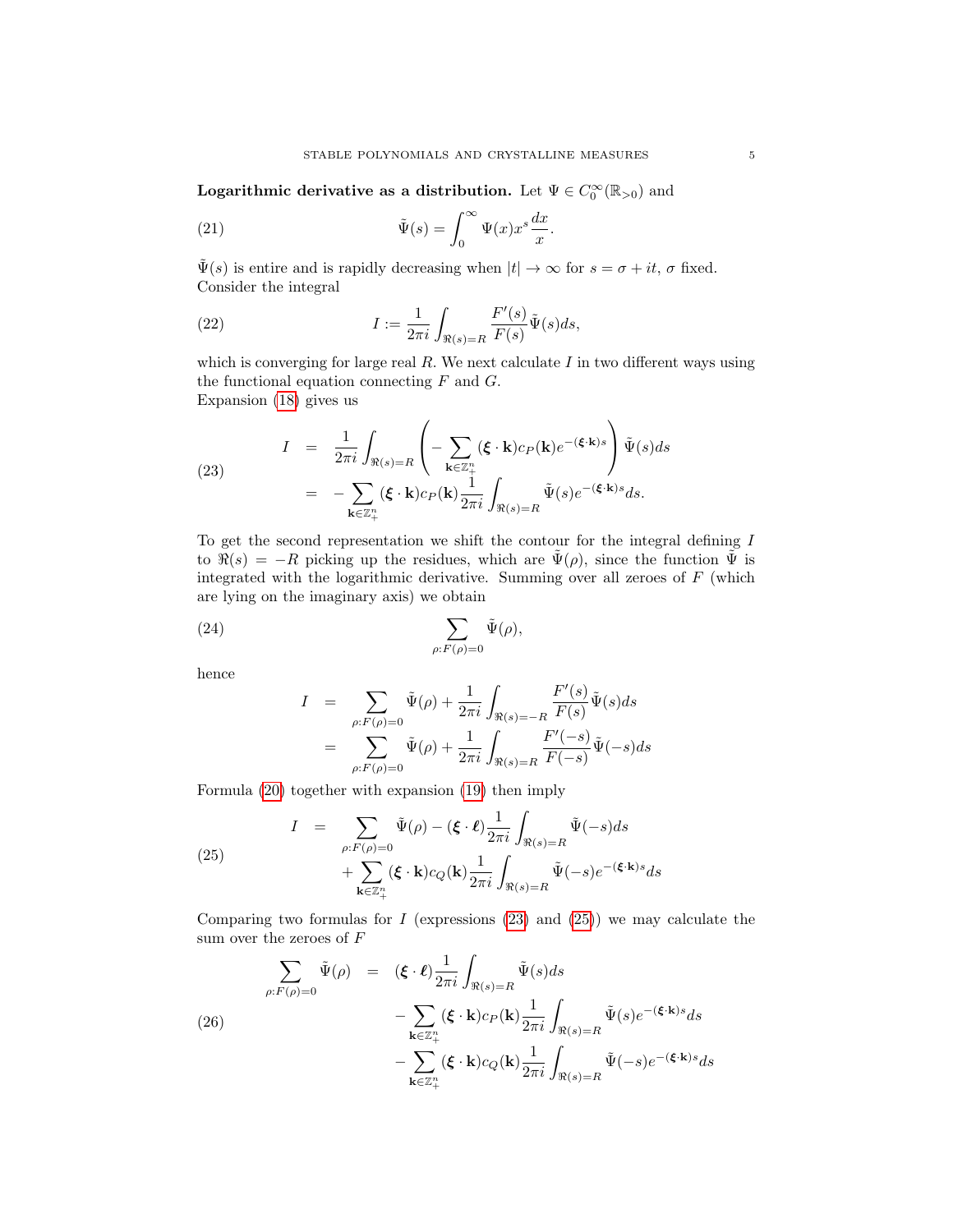Summation formula. We make change of variables:

$$
x = e^t; (0, +\infty) \to (-\infty, +\infty),
$$

so that

$$
\Psi(e^t) = h(t)
$$

for a certain  $h \in C_0^{\infty}(\mathbb{R})$ . We have in particular:

$$
\tilde{\Psi}(i\gamma) = \int_0^\infty \Psi(x) x^{i\gamma} \frac{dx}{x} = \left[ \begin{array}{c} x = e^t \\ dx = e^t dt \end{array} \right] = \int_{-\infty}^\infty h(t) e^{i\gamma t} dt = \hat{h}(\gamma),
$$

where  $h$  is the Fourier transform of h and

$$
\begin{array}{rcl} \displaystyle \frac{1}{2\pi i}\int_{\Re(s)=R}\tilde{\Psi}(s)e^{-(\pmb{\xi}\cdot\mathbf{k})s}ds&=&\displaystyle \frac{1}{2\pi i}\int_{\Re(s)=R}\left(\int_0^\infty\Psi(x)x^s\frac{dx}{x}\right)e^{-(\pmb{\xi}\cdot\mathbf{k})s}ds\\ &=&\displaystyle \frac{1}{2\pi}\int_{-\infty}^{+\infty}\left(\int_{-\infty}^\infty h(t)e^{(R+is)t}dt\right)e^{-(\pmb{\xi}\cdot\mathbf{k})R}e^{-i(\pmb{\xi}\cdot\mathbf{k})s}ds\\ &=&h(\pmb{\xi}\cdot\mathbf{k}). \end{array}
$$

Then formula [\(26\)](#page-4-2) becomes the following summation formula

<span id="page-5-1"></span>(27) 
$$
\sum_{\gamma: F(i\gamma)=0} \hat{h}(\gamma) = (\boldsymbol{\xi} \cdot \boldsymbol{\ell})h(0) - \sum_{\mathbf{k} \in \mathbb{Z}_{+}^{n}} (\boldsymbol{\xi} \cdot \mathbf{k})c_{P}(\mathbf{k})h(\boldsymbol{\xi} \cdot \mathbf{k}) - \sum_{\mathbf{k} \in \mathbb{Z}_{+}^{n}} (\boldsymbol{\xi} \cdot \mathbf{k})c_{Q}(\mathbf{k})h(-\boldsymbol{\xi} \cdot \mathbf{k})
$$

which is valid for any  $\hat{h} \in C_0^{\infty}(\mathbb{R})$ , and extends to all of  $\mathcal{S}(\mathbb{R})$  as shown in the proof of Theorem [1](#page-5-0) below.

To be precise, introducing the discrete support set

$$
\Lambda_P := \{ \gamma : F(i\gamma) = 0 \}
$$

obtained from the zero set of  $F$  (all lying on the imaginary axis) we define the discrete measure associated with the left hand side of [\(27\)](#page-5-1)

(28) 
$$
\mu_P := \sum_{\gamma: F(i\gamma) = 0} \delta_\gamma \equiv \sum_{\lambda \in \Lambda_P} m(\lambda) \delta_\lambda,
$$

where  $m(\lambda)$  is the multiplicity of the corresponding zero. Then the spectrum  $S_P$  of  $\mu$  is a subset of

$$
L_+\cup -L_+\cup\{0\}.
$$

(with  $L_+$  introduced in [\(13\)](#page-2-0)) and the Fourier transform of  $\mu$  can be written as

<span id="page-5-2"></span>(29) 
$$
\hat{\mu} = (\boldsymbol{\xi} \cdot \boldsymbol{\ell}) - \sum_{\mathbf{k} \in \mathbb{Z}_+^n} (\boldsymbol{\xi} \cdot \mathbf{k}) c_P(\mathbf{k}) \delta_{\boldsymbol{\xi} \cdot \mathbf{k}} - \sum_{\mathbf{k} \in \mathbb{Z}_+^n} (\boldsymbol{\xi} \cdot \mathbf{k}) c_Q(\mathbf{k}) \delta_{-\boldsymbol{\xi} \cdot \mathbf{k}}.
$$

<span id="page-5-0"></span>**Theorem 1.** Given any pair  $P, Q$  of stable polynomials satisfying assumptions  $(1)$ and  $(2)$  the measure  $\mu$  is a positive crystalline measure, in fact a Fourier quasicrystal and is an almost periodic measure.

*Proof.* The support of  $\mu$  is given by the zeroes  $i\gamma_j$  of the entire function F in [\(14\)](#page-3-4) and hence the support  $\Lambda$  of  $\mu$  is discrete. The support S of  $\hat{\mu}$  is a subset of  $L_+ \cup -L_+ \cup \{0\}$  which is also discrete. Since  $m(\lambda) \geq 1$  and  $\mu$  is positive, applying the summation formula to  $\phi(y) = \phi_0(x - y)$  with  $\phi_0 \geq 0, \phi_0 \geq 1$  on [-1,1] and  $\hat{\phi}_0$  having compact support in  $(-\epsilon_0, \epsilon_0)$  where  $(-\epsilon_0, \epsilon_0) \cap (L_+ \cup -L_+)$ is empty, yields  $\sum$  $\lambda: x-1 \leq \lambda \leq x+1$  $m(\lambda) \ll (\boldsymbol{\xi} \cdot \boldsymbol{\ell}) \hat{\phi}_0(0)$ , uniformly in x. That is  $\mu = |\mu|$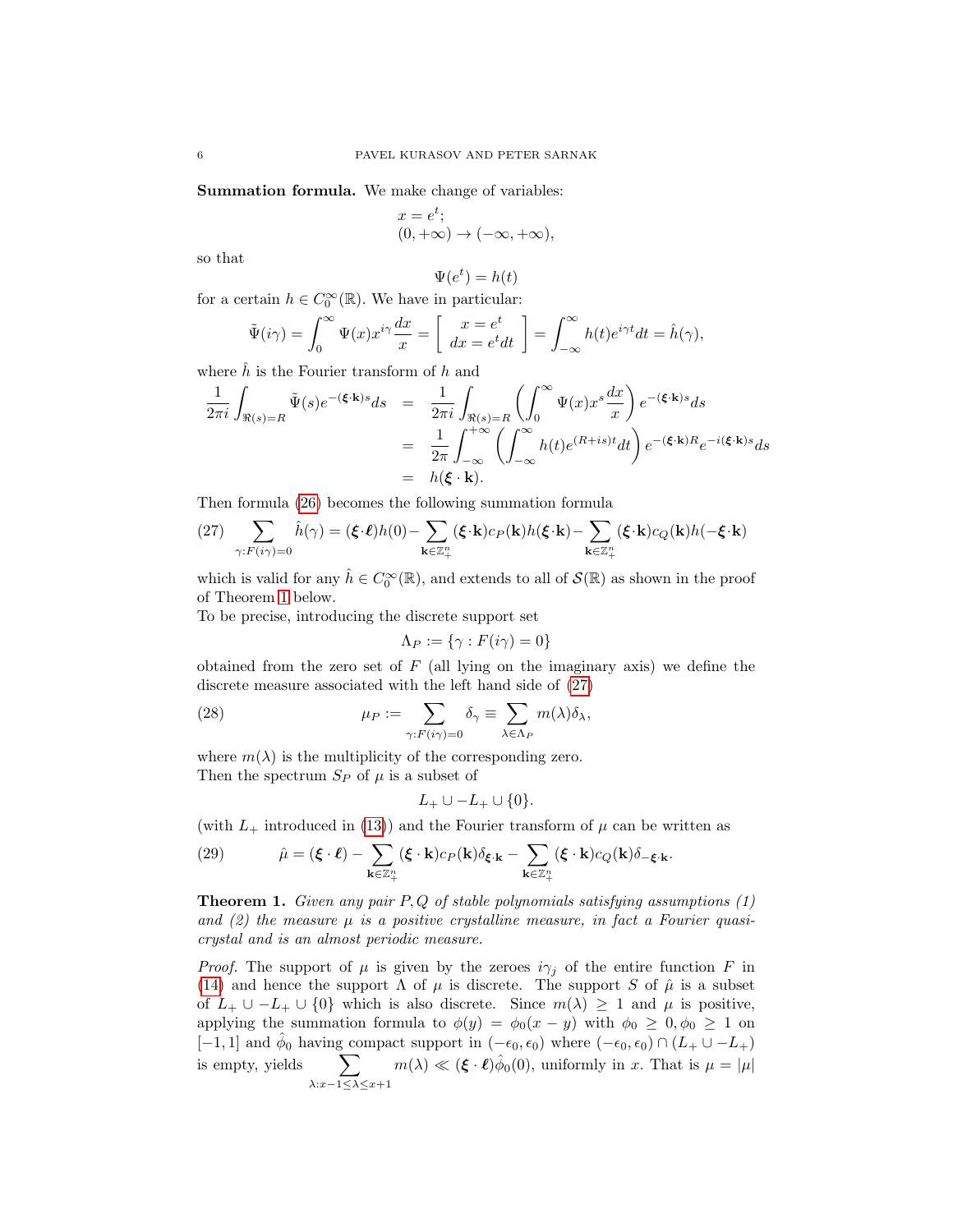is translation bounded and in particular  $\mu$  and hence  $\hat{\mu}$  are both tempered. This shows that  $\mu$  is a crystalline measure. To show that it is a Fourier quasicrystal we need to show in addition that  $|\hat{\mu}|$  is tempered (since  $\mu = |\mu|$ ). To this end we first bound the coefficients  $c_P(\mathbf{k})$  in [\(11\)](#page-2-1). The series in (11) converges absolutely and uniformly for **z** in compact subsets of  $\mathbb{D}^n = \mathbb{D} \times \mathbb{D} \times \cdots \times \mathbb{D}$ , and yields  $\log P(\mathbf{z}) = \ln |P(\mathbf{z})| + i \arg P(\mathbf{z})$  where the arg is gotten by continuous variation along the path  $\{s\mathbf{z}\}, 0 \leq s \leq 1$ . Since  $P(s\mathbf{z})$ , as a function of s is a polynomial in s of degree deg  $P$ , it follows that

(30) 
$$
|\arg P(\mathbf{z})| \leq \pi(\deg P).
$$

Let  $K = \sup_{\mathbf{z} \in \mathbb{D}^n} |P(\mathbf{z})|$ , then

(31) 
$$
\ln |P(\mathbf{z})| \leq \ln K, \text{ for } z \in \mathbb{D}^n.
$$

Introducing the notation

<span id="page-6-3"></span><span id="page-6-2"></span><span id="page-6-0"></span>
$$
e^{i\theta} = (e^{i\theta_1}, e^{i\theta_2}, \dots, e^{i\theta_n})
$$

we have from [\(11\)](#page-2-1) that for  $0 \le r < 1$ 

(32) 
$$
\int_{\mathbb{T}^n} \log P(re^{i\theta})e^{-i\mathbf{k}\cdot\theta}d\theta = r^{[\mathbf{k}]}c_P(\mathbf{k}).
$$

In particular for  $k = 0$ 

(33) 
$$
\int_{\mathbb{T}^n} \ln |P(re^{i\theta})| d\theta = 0,
$$

since the constant term is absent in [\(11\)](#page-2-1). According to [\(31\)](#page-6-0)

<span id="page-6-1"></span>
$$
\ln|P(re^{i\theta})| - \ln K \le 0
$$

and hence

<span id="page-6-4"></span>(34)  
\n
$$
\int_{\mathbb{T}^n} \left| \ln |P(re^{i\theta})| \right| d\theta = \int_{\mathbb{T}^n} \left| \ln |P(re^{i\theta})| - \ln K + \ln K \right| d\theta
$$
\n
$$
\leq - \int_{\mathbb{T}^n} \left( \ln |P(re^{i\theta})| - \ln K \right) d\theta + \ln K
$$
\n
$$
= 2\ln K
$$

by  $(33)$ . From  $(32)$  and the r independent bounds  $(30)$  and  $(34)$  we deduce

(35) 
$$
|c_P(\mathbf{k})| \leq C < \infty.
$$

From [\(29\)](#page-5-2), it follows that the measure  $|\hat{\mu}|$  satisfies (36)

$$
\begin{array}{rcl}\n|\hat{\mu}|([-A, A]) & \leq & \xi \cdot \ell + 2 \sum_{\mathbf{k} \in \mathbb{Z}_+^n, \xi \cdot \mathbf{k} \leq A} (\xi \cdot \mathbf{k}) |c_P(\mathbf{k})| \\
& \leq & \xi \cdot \ell + 2 \max\{\xi_j\} C \\
& \leq & \xi \cdot \ell + 2 \max\{\xi_j\} C \sum_{\mathbf{k} \in \mathbb{Z}_+^n, k_1 + k_2 + \dots + k_n \leq A/\min\{\xi_j\}} (k_1 + k_2 + \dots + k_n) \\
& \leq & \xi \cdot \ell + 2 \max\{\xi_j\} C \left( \left[ \frac{A}{\min\{\xi_j\}} \right] + 1 \right)^{n+1}.\n\end{array}
$$

Hence  $|\hat{\mu}|([-A, A])$  grows at most polynomially  $({\sim A^{n+1}})$  and therefore determines a tempered distribution.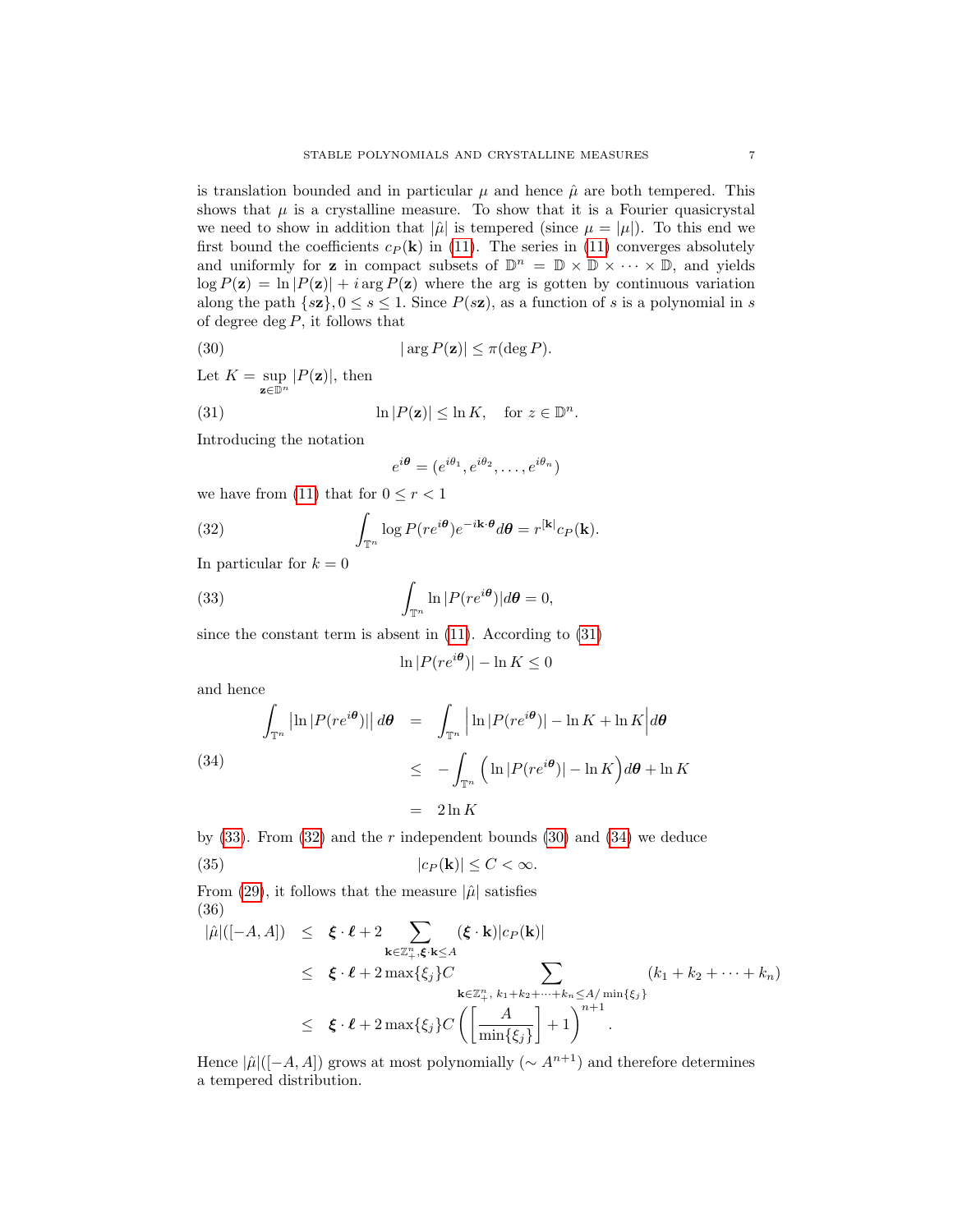To complete the proof we invoke Theorem 11 of [\[8\]](#page-13-15) which asserts that our translation bounded  $\mu$  which has countable spectrum is an almost periodic measure in the sense of [\[25,](#page-14-0) Definition 5].  $\Box$ 

# Remarks.

• Starting with the function  $G$  instead of  $F$  we get a similar summation formula

(37)  

$$
\sum_{\gamma: F(i\gamma)=0} \hat{h}(-\gamma) = (\xi \cdot \ell)h(0) - \sum_{\mathbf{k} \in \mathbb{Z}_{+}^{n}} (\xi \cdot \mathbf{k})c_{Q}(\mathbf{k})h(\xi \cdot \mathbf{k}) - \sum_{\mathbf{k} \in \mathbb{Z}_{+}^{n}} (\xi \cdot \mathbf{k})c_{P}(\mathbf{k})h(-\xi \cdot \mathbf{k}).
$$

Summing the two formulas we get

(38)  

$$
\sum_{\gamma: F(i\gamma)=0} \left(\hat{h}(\gamma) + \hat{h}(-\gamma)\right) = 2(\boldsymbol{\xi} \cdot \boldsymbol{\ell})h(0) - \sum_{\mathbf{k} \in \mathbb{Z}_+^n} (\boldsymbol{\xi} \cdot \mathbf{k})\Big(c_P(\mathbf{k}) + c_Q(\mathbf{k})\Big)\Big(h(\boldsymbol{\xi} \cdot \mathbf{k}) + h(-\boldsymbol{\xi} \cdot \mathbf{k})\Big).
$$

• In the self dual case  $P(\mathbf{z}) = Q(\mathbf{z})$  the summation formula takes the simplest form

(39) 
$$
\sum_{\gamma: F(i\gamma)=0} \hat{h}(\gamma) = (\boldsymbol{\xi} \cdot \boldsymbol{\ell})h(0) - \sum_{\mathbf{k} \in \mathbb{Z}_+^n} (\boldsymbol{\xi} \cdot \mathbf{k})c_P(\mathbf{k}) \Big(h(\boldsymbol{\xi} \cdot \mathbf{k}) + h(-\boldsymbol{\xi} \cdot \mathbf{k})\Big).
$$

• The simplest stable polynomial is

$$
P(z_1)=1-z_1.
$$

For it

$$
Q(z_1) = z_1 - 1;
$$
  
\n
$$
F(s) = 1 - 1/b_1^s;
$$
  
\n
$$
\gamma_n = \frac{2\pi}{\xi_1} n, \quad n \in \mathbb{Z};
$$
  
\n
$$
\log F(s) = \log(1 - \frac{1}{b_1^s}) = -\sum_{n=1}^{\infty} \frac{1}{n} \frac{1}{(b_1^n)^s};
$$
  
\n
$$
\frac{F'}{F}(s) = \sum_{n=1}^{\infty} \frac{1}{(b_1^n)^s} \xi_1;
$$

Substitution into the summation formula [\(27\)](#page-5-1) gives

(40) 
$$
\sum_{n\in\mathbb{Z}} \hat{h}\left(\frac{2\pi}{\xi_1}n\right) = \xi_1\left(h(0) + \sum_{n=1}^{\infty} \left(h(n\xi_1) + h(-n\xi_1)\right)\right) \equiv \xi_1 \sum_{n\in\mathbb{Z}} h(n\xi_1),
$$

which is nothing else than the classical Poisson summation formula (properly scaled) (see [\(2\)](#page-0-0) below).

# <span id="page-7-0"></span>3. The first non-trivial example

Our goal in this section is to present an explicit example of a positive crystalline measure. Consider the following polynomial

(41) 
$$
P(z_1, z_2) = 1 - \frac{1}{3}z_1 + \frac{1}{3}z_2^2 - z_1z_2^2,
$$

in fact describing the non-linear part of the spectrum of the lasso graph [\[14\]](#page-13-0). With  $\ell_1 = 1, \ell_2 = 2$  and  $\eta = -1$  we get

$$
Q(z_1, z_2) = (-1)\left(z_1 z_2^2 - \frac{1}{3} z_2^2 + \frac{1}{3} z_1 - 1\right) \equiv P(z_1, z_2).
$$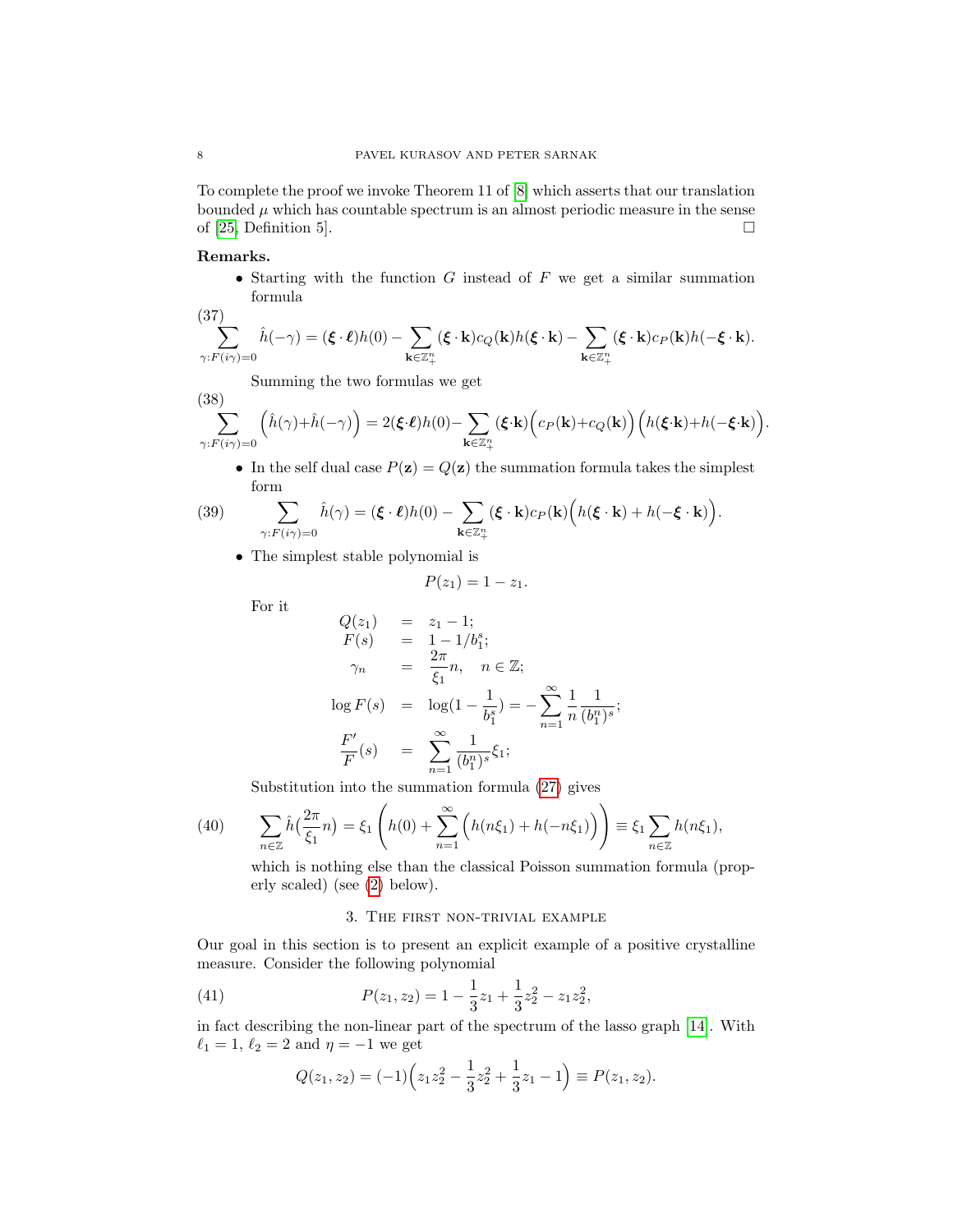The polynomial is D-stable since the equation  $P(z_1, z_2) = 0$  can be writen as

$$
\frac{z_1 - 3}{1 - 3z_1} = z_2^2
$$

and the Möbius transformation  $z_1 \mapsto \frac{z_1 - 3}{1 - 3z_1}$  maps the unit disk to its complement. The Dirichlet series is equal to

$$
F(s) = 1 - \frac{1}{3} \frac{1}{b_1^s} + \frac{1}{3} \frac{1}{b_2^{2s}} - \frac{1}{b_1^s b_2^{2s}}.
$$

$$
\log F(s) = -\sum_{k=1}^{\infty} \frac{1}{k} \left( \frac{1}{3} \frac{1}{b_1^s} - \frac{1}{3} \frac{1}{b_2^{2s}} + \frac{1}{b_1^s b_2^{2s}} \right)^k
$$
  
= 
$$
\sum_{(n_1, n_2) \in \mathbb{Z}_+^2} c(n_1, 2n_2) \frac{1}{b_1^{n_1 s} b_2^{2n_2 s}},
$$

with

(42) 
$$
c(n_1, 2n_2) = - \sum_{\substack{k_1, k_2, k_3 \in \mathbb{N} \cup \{0\} \\ k_1 + k_3 = n_1 \\ k_2 + k_3 = n_2}} \frac{(k_1 + k_2 + k_3 - 1)!}{k_1! k_2! k_3!} \frac{(-1)^{k_2}}{3^{k_1 + k_2}}.
$$

To determine the zero set of  $F(s)$  let us first describe the zero set of P on the unit torus  $\mathbb{T} = \{(z_1, z_2) \in \mathbb{C}^2 : |z_1| = |z_2| = 1\}$ . Introducing notations  $z_1 = e^{ix}, z_2 = e^{iy}$ the same torus can be seen as the square  $[0, 2\pi] \times [0, 2\pi]$  with the opposite sides identified.

Then the zero set is described by the Laurent polynomial

$$
L(x, y) = 3\sin(\frac{x}{2} + y) + \sin(\frac{x}{2} - y)
$$

and is plotted in Figure [1.](#page-8-0)



<span id="page-8-0"></span>FIGURE 1. Zero set for  $L(x, y)$ .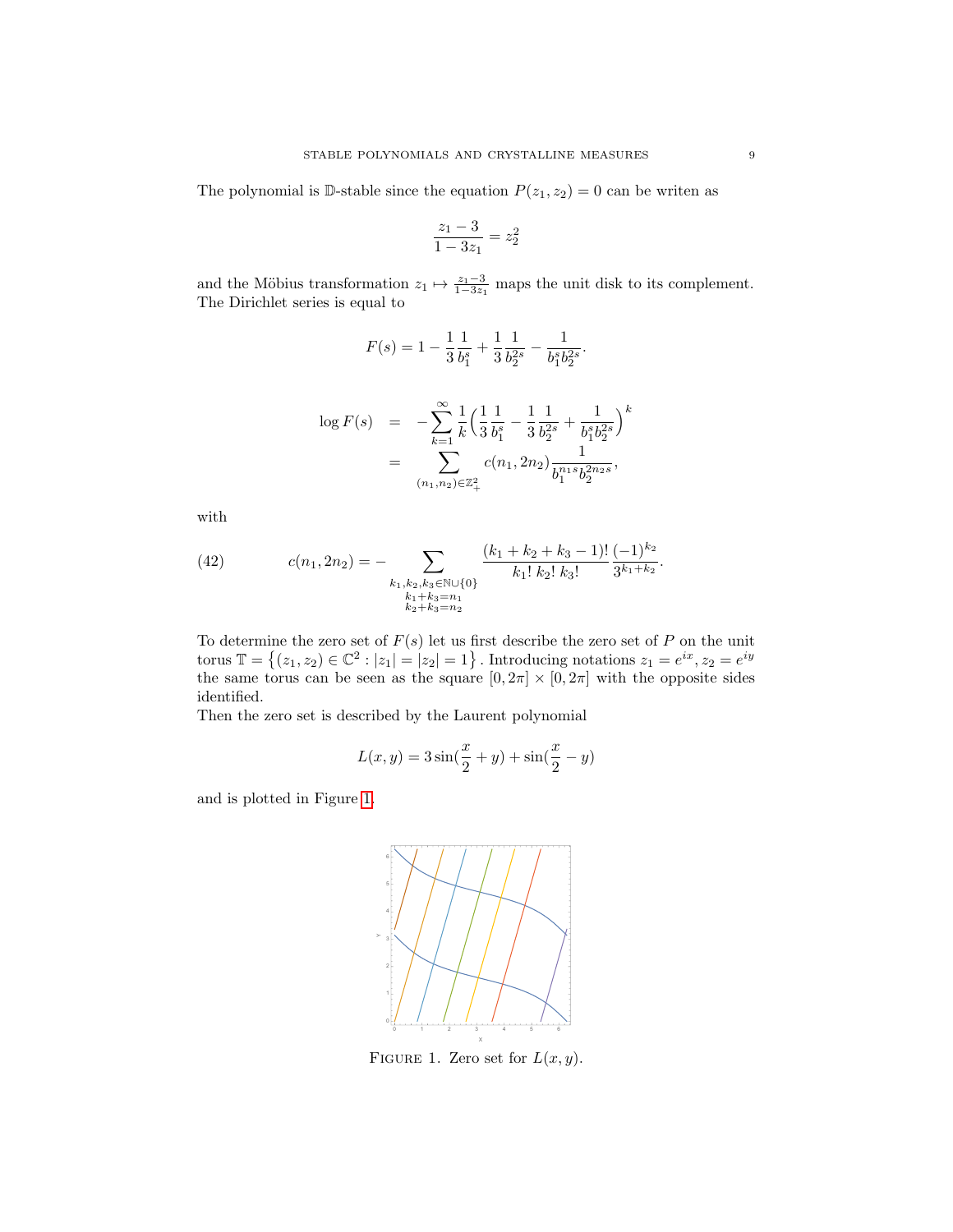Note that the normal to the curve always lies in the first quadrant, in fact

$$
\frac{\partial y}{\partial x} = -\frac{\frac{\partial L(x,y)}{\partial x}}{\frac{\partial y}{\partial y}}\n= -\frac{1}{2} \frac{3 \cos(x/2 + y) + \cos(x/2 - y)}{3 \cos(x/2 + 1) - \cos(x/2 - y)}\n= -\frac{1}{2} \frac{3 \cos(x/2 + y) - \cos(x/2 - y)}{(3 \cos(x/2 + y) - \cos(x/2 - y))^2}\n< 0,
$$

where we used that  $L(x, y) = 0$ .

Knowing the zero set of  $L(x, y)$  the zeroes of the Dirichlet series  $F(s)$  (all lying on the imaginary axis) are obtained in the following way:

<span id="page-9-0"></span>(43) 
$$
0 = F(i\gamma_j) = P(b_1^{i\gamma_j}, b_2^{i\gamma_j}) = P(e^{i\gamma_j\xi_1}, e^{i\gamma_j\xi_2}) = L(\gamma_j\xi_1, \gamma_j\xi_2)
$$

$$
\Leftrightarrow 3\sin\left((\frac{\xi_1}{2} + \xi_2)\gamma_j\right) + \sin\left((\frac{\xi_1}{2} - \xi_2)\gamma_j\right) = 0,
$$

where we used that  $\xi_j = \ln b_j > 0$ . In other words, zeroes of F are situated at the intersection points between the line  $(\gamma \xi_1, \gamma \xi_2)$  and the zero curve for L. Both the normal to the zero curve and the guide vector for the line belong to the first quadrant, hence the intersection is never tangential. This implies in particular that all zeroes are simple.  $\gamma_0 = 0$  is always a solution since  $L(0,0) = 0$ . All other zeroes  $\gamma_j$  indicate the distance between the intersection points and the origin measured along the line. It is clear that  $L(-x, -y) = -L(x, y)$  (which also follows from [\(15\)](#page-3-0) and the fact that  $F = G$  in the current example) implying that the zeroes are symmetric with respect to the origin.

The summation formula [\(27\)](#page-5-1) takes the form

<span id="page-9-1"></span>
$$
\sum_{\gamma_j} \hat{h}(\gamma_j) = (\xi_1 + 2\xi_2) h(0)
$$
\n
$$
- \sum_{\mathbf{n} = (n_1, n_2) \in \mathbb{Z}_+^2} c(n_1, 2n_2) (n_1\xi_1 + 2n_2b_2) \left( h(n_1\xi_1 + 2n_2\xi_2) + h(-(n_1\xi_1 + 2n_2\xi_2)) \right),
$$

where

- $\gamma_i$  are solutions to the secular equation [\(43\)](#page-9-0);
- $c(n_1, 2n_2)$  are given by [\(43\)](#page-9-0);
- $h \in C_0^{\infty}(\mathbb{R})$  an arbitrary test function.

The difference between formula [\(44\)](#page-9-1) and the general formula [\(27\)](#page-5-1) is due to the fact that the stable polynomials depend just on  $z_2^2$ .

Both series on the left and right hand sides are infinite but they have different properties depending on whether  $\xi_1$  and  $\xi_2$  are rationally dependent or not. This is related to the number of intersection points on the torus. Also the number of zeroes  $i\gamma_i$  is always infinite, the number of intersection points on the torus may be finite. Indeed, if  $\frac{\xi_1}{\xi_2} \in \mathbb{Q}$ , then the line is periodic on the torus, implying that there are finitely many intersection points (on the torus). The points  $\gamma_j$  form a periodic sequence implying that obtained summation formula is just a finite sum of Poisson summation formulas with the same period and  $\mu$  is a generalized Dirac comb.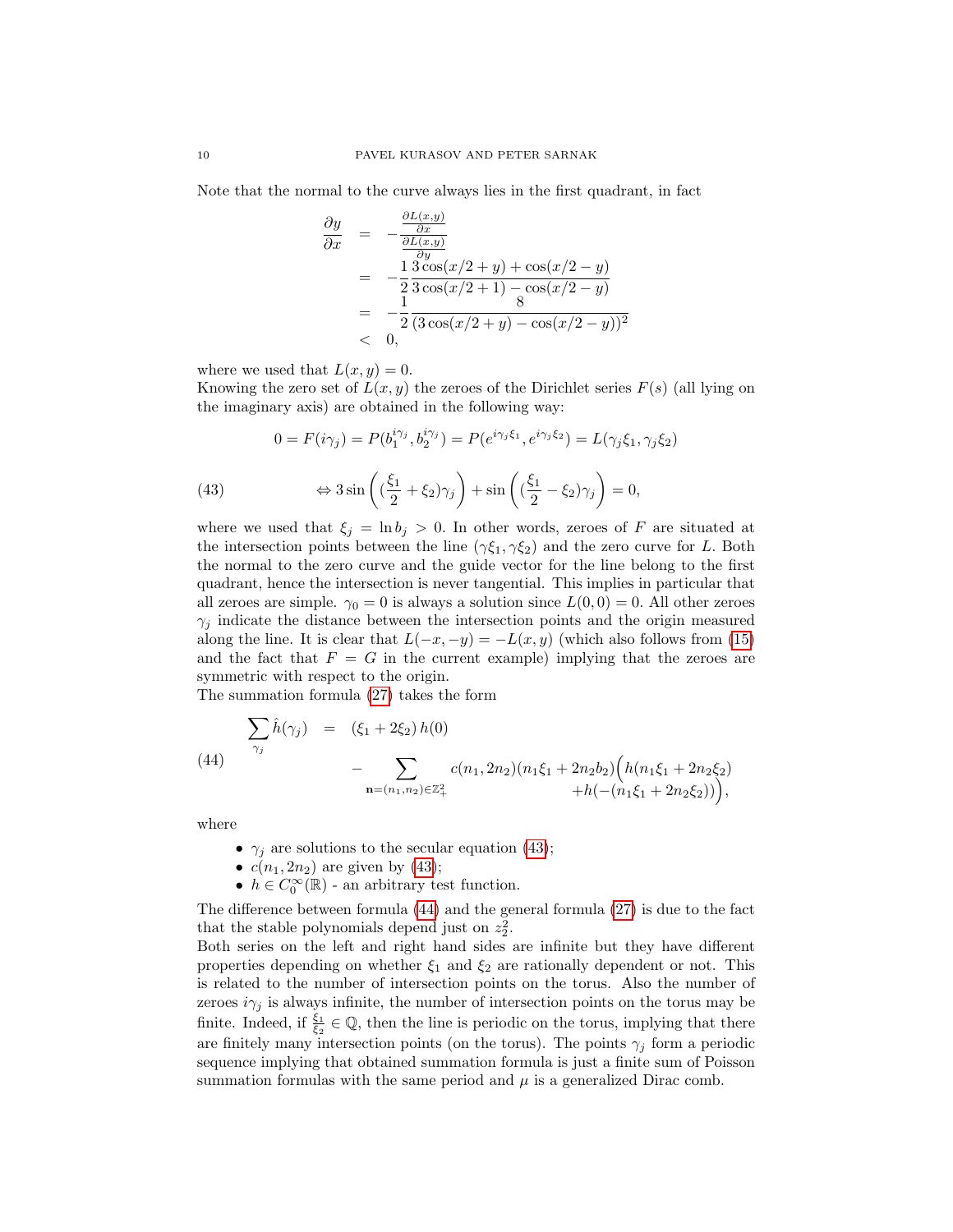Next we assume that  $\xi_1$  and  $\xi_2$  are rationally independent

$$
\frac{\xi_1}{\xi_2} \notin \mathbb{Q}.
$$

By Kronecker's theorem the line covers the torus densely and therefore the intersection points  $(\gamma_i \xi_1, \gamma_i \xi_2)$  cover densely the zero curve of L as well. We are interested in the rational dependence of  $\gamma_j, j \in \mathbb{Z}$ . In particular we shall need the following

<span id="page-10-2"></span>**Lemma 1.** If  $\xi_1$  and  $\xi_2$  are rationally independent, then the secular equation [\(43\)](#page-9-0)

$$
L(\gamma \xi_1, \gamma \xi_2) = 0
$$

has infinitely many rationally independent solutions, i.e.

(46) 
$$
\dim_{\mathbb{Q}} \mathcal{L}_{\mathbb{Q}}\{\gamma_j\}_{j\in\mathbb{Z}} = \infty,
$$

where  $\mathcal{L}_{\mathbb{Q}}$  denotes the linear span with rational coefficients and dim<sub> $\mathbb{Q}$ </sub> the dimension of the vector space with respect to the field Q.

Proof. Assume that the dimension is finite. This means that there exists a certain  $M \in \mathbb{N}$  such that every  $\gamma_j$  for arbitrary j can be written as a rational combination of  $\gamma_1, \ldots, \gamma_M$ :

(47) 
$$
\gamma_j = a_1^j \gamma_1 + a_2^j \gamma_2 + \dots + a_M^j \gamma_M, \quad a_m^j \in \mathbb{Q}.
$$

It follows that

$$
e^{i\gamma_j \xi_\alpha} = \left(e^{i\gamma_1 \xi_\alpha}\right)^{a_1^j} \left(e^{i\gamma_2 \xi_\alpha}\right)^{a_2^j} \times \cdots \times \left(e^{i\gamma_M \xi_\alpha}\right)^{a_M^j}, \quad \alpha = 1, 2,
$$

or equivalently

(48) 
$$
b_{\alpha}^{i\gamma_j} = (b_{\alpha}^{ik_1})^{a_1^j} (b_{\alpha}^{ik_2})^{a_2^j} \times \cdots \times (b_{\alpha}^{ik_M})^{a_M^j}.
$$

Consider the multiplicative subgroup of  $(\mathbb{C}^*)^2$  generated by

<span id="page-10-0"></span>
$$
(b_1^{ik_m}, b_2^{ik_m}), \quad m = 1, 2, ..., M
$$

with the multiplication carried out coordinate wise. Then points  $(b_1^{ik_j}, b_2^{ik_j})$  belong to the **division group**  $\overline{\Gamma}$  of  $\Gamma$ , that is

$$
\overline{\Gamma} = \left\{ z \in (\mathbb{C}^*)^2 : z^m \in \Gamma \text{ for some } m \ge 1 \right\}.
$$

In accordance with S. Lang's conjecture [\[16\]](#page-13-7) intersection between any algebraic subvariety and the division group for a finitely generated subgroup is along a finitely many subtori. The following theorem is proven in [\[23\]](#page-14-4)

Theorem (Liardet [\[23\]](#page-14-4)). Assume that:

- $\Gamma$  is a finitely generated subgroup of the multiplicative group of the complex torus  $(\mathbb{C}^*)^2$ ;
- $\overline{\Gamma}$  is the division group of  $\Gamma$ ;
- <span id="page-10-1"></span>•  $V \subset (\mathbb{C}^*)^2$  is an algebraic subvariety given by the zero set of Laurent polynomials.

Then the intersection of V and  $\overline{\Gamma}$  belongs to the union of a finitely many translates of certain subtori  $T_1, \ldots, T_{\nu}$  contained in V:

(49) 
$$
V \cap \overline{\Gamma} = V \cap \left( T_1 \cup T_2 \cup \cdots \cup T_{\nu} \right).
$$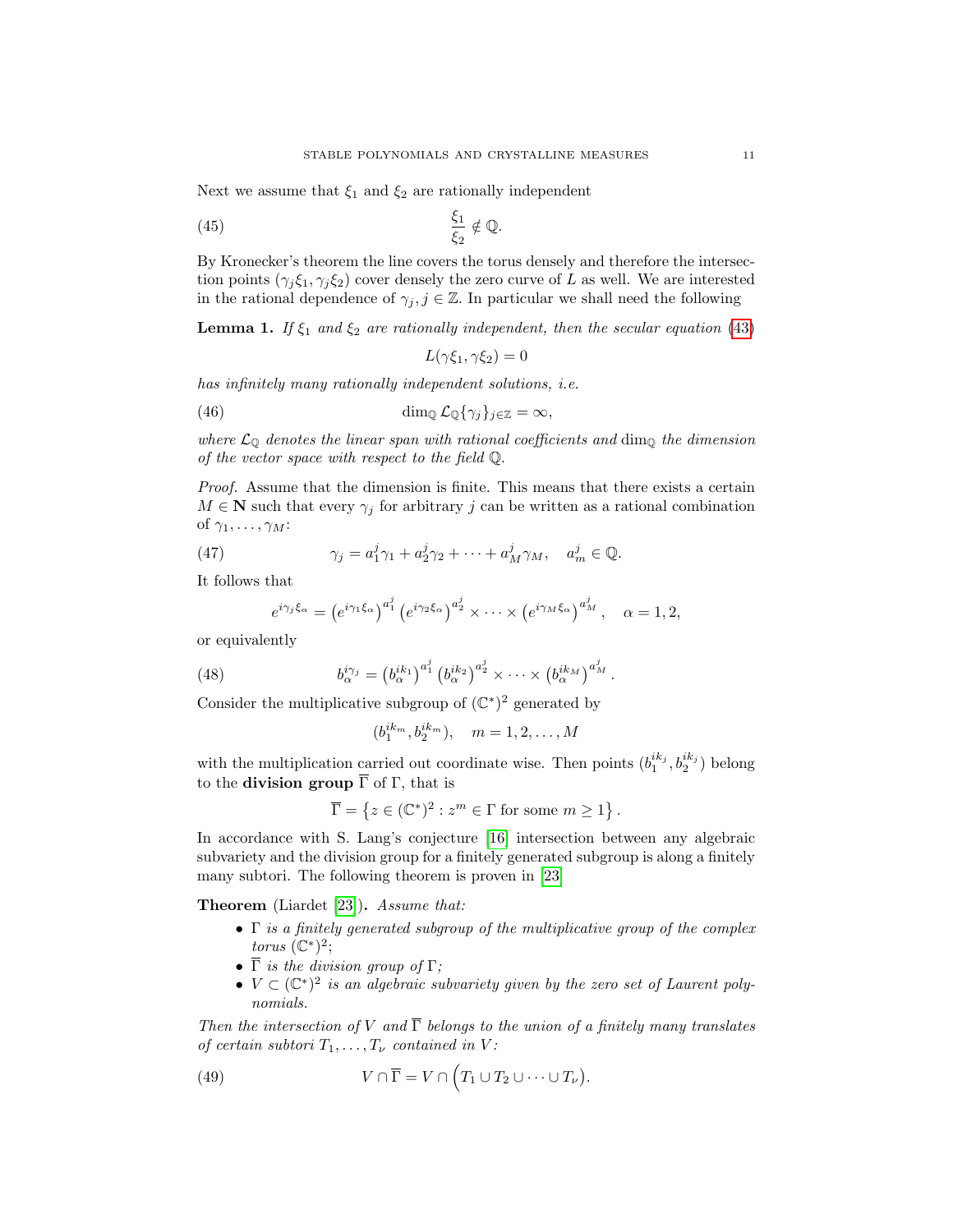Now no line belongs to the zero set of  $L$ , so  $L$  contains no one dimensional subtori and hence the intersection of the zero set (the curves plotted in Figure [1\)](#page-8-0) and the union of  $T_j$  in [\(49\)](#page-10-1) is also finite. This contradicts the fact that the number of intersection points is infinite if  $\xi_1$  and  $\xi_2$  are rationally independent, which completes the proof.  $\Box$ 

Our main result can be formulated as

<span id="page-11-0"></span>**Theorem 2.** For  $\xi_1/\xi_2 \notin \mathbb{Q}$ , the Fourier quasicrystal measure  $\mu$  corresponding to  $P$  in [\(41\)](#page-7-0), satisfies:

- i)  $a_{\lambda} = 1$  for  $\lambda \in \Lambda$ , that is  $\mu$  is a positive "idempotent".
- ii) dim<sub>Q</sub>  $\Lambda = \infty$ , dim<sub>Q</sub>  $S = 2$ , in particular  $\mu$  is not a generalized Dirac comb.
- iii)  $\Lambda$  meets any arithmetic progression in  $\mathbb R$  in a finite number of points.
- iv)  $\Lambda$  is a Delone set (that is the minimal distance between elements of  $\Lambda$  is bounded below by a positive constant and  $\Lambda$  is relative dense in  $\mathbb R$ ) while S is not a Delone set.
- v)  $|\hat{\mu}|$  is not translation bounded.

*Proof.* That  $\mu$  is a Fourier quasicrystal follows from Theorem [1.](#page-5-0) Note however that the argument with  $c(n_1, 2n_2)$  being Fourier coefficients for log P on the torus is especially transparent, since P is real on  $\mathbb{T}^2$  and log P has just logarithmic singularities on the smooth curve  $L(x, y) = 0$  and therefore is absolutely integrable.

 $i)$  All zeroes of the secular equation [\(43\)](#page-9-0) have multiplicity one and form a discrete set, hence by construction  $a_{\lambda} = 1$  and  $\mu$  is a positive idempotent discrete measure. ii) Since  $\xi_1/\xi_2 \notin \mathbb{Q}$  Lemma [1](#page-10-2) implies that  $\dim_{\mathbb{Q}} \Lambda_P = \infty$ , hence the support of  $\mu$  is not contained in a finite union of translates of any lattice and  $\mu$  is not a generalized Dirac comb. The spectrum  $S_P$  – the support of  $\hat{\mu}$  – belongs to

$$
L_+ \cup -L_+ \cup \{0\}
$$

and its dimension is equal to 2.

iii) Assume that there exists a full arithmetic progression, say  $\gamma^* n$  which intersects support of  $\mu$  at an infinite number of points. Consider the corresponding group generated by  $(b_1^{\gamma^*})$  $\begin{smallmatrix} \gamma^* \ 1 \end{smallmatrix}$ ,  $b_2^{\gamma^*}$  $_2^{\gamma}$ ). Its intersection with the algebraic subvariety  $P(z_1, z_2) = 0$ (where  $P$  is given by  $(41)$ ) is along a finitely many subtori (Liardet's Theorem) as before. The zero set contains no one-dimensional subtori, hence the number of intersection points on the torus is finite. The number of intersection points between the arithmetic progression and the zero set can be infinite only if certain points occur several times, but this is impossible since  $\xi_1/\xi_2 \notin \mathbb{Q}$ . It follows that the intersection between any arithmetic progression and  $\Lambda$  is always finite. The same result could be proven using Lech's theorem (Lemma on page 417 in [\[18\]](#page-13-16)). iv) The zero set of  $L(x, y)$  is given by two non-intersecting curves on  $[0, 2\pi]^2$  im-

plying that there is a minimal distance  $\rho$  between the different components of the curve. Taking into account that the intersection between the line  $(\xi_1 \gamma, \xi_2 \gamma)$  and the zero curve of  $L(x, y)$  is non-tangential we conclude that there is a minimal distance between the consecutive solutions  $\gamma_i$  of the secular equation [\(43\)](#page-9-0). The function  $L(\gamma \xi_1, \gamma \xi_2)$  is given by a sum of two sinus functions with amplitudes 3 and 1 implying that every interval  $\left[n\frac{2\pi}{\frac{\xi_1}{2}+\xi_2},(n+1)\frac{2\pi}{\frac{\xi_1}{2}+\xi_2}\right]$  contains a solution to the secular equation. It follows that the support of  $\mu$  is relatively dense and uniformly discrete, *i.e.* is a Delone set. The spectrum  $S_p$  is not a Delone set, since otherwise the measure  $\mu$  would be a generalized Dirac comb [\[20\]](#page-13-3).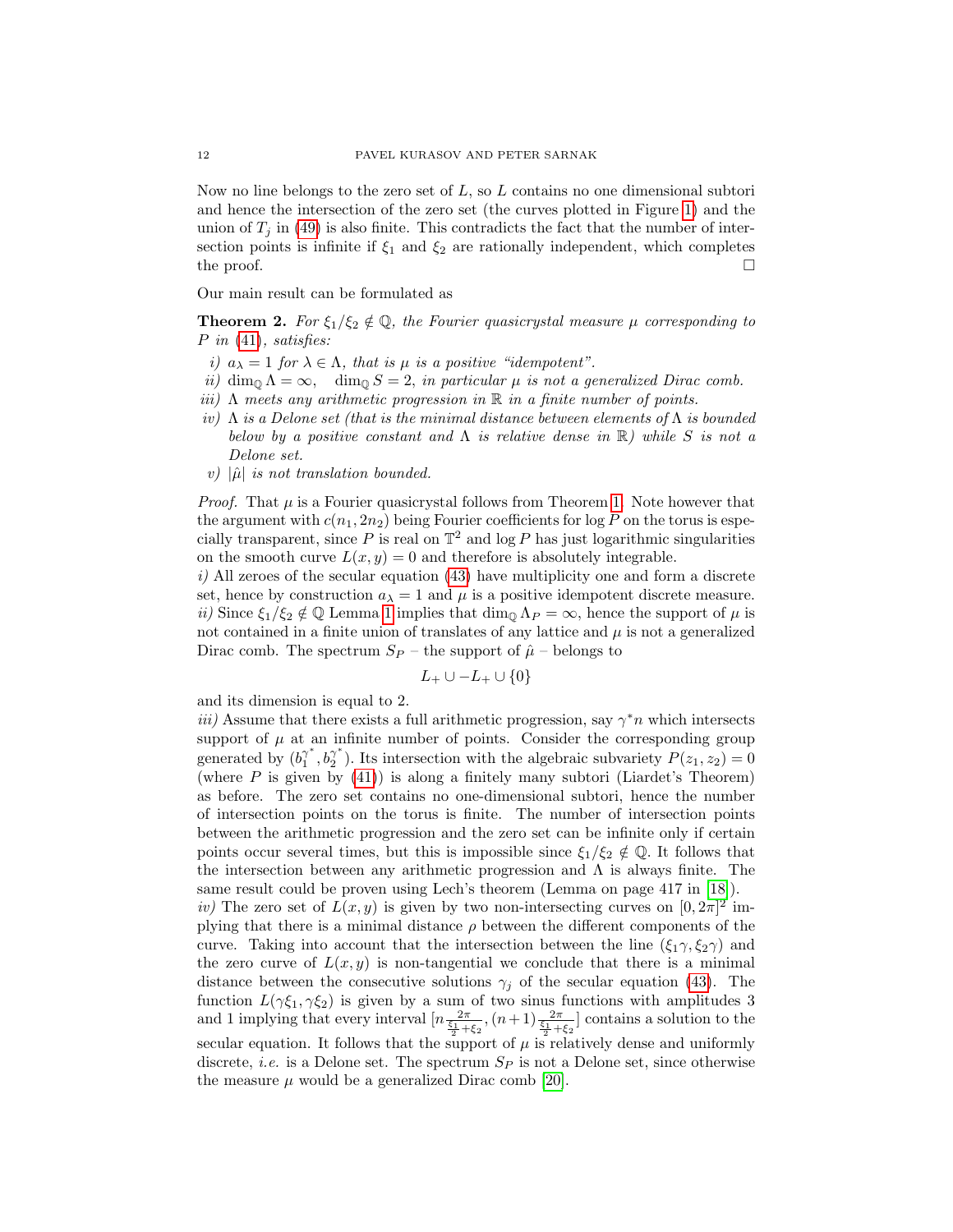v) Similarly  $|\hat{\mu}|$  is not translation bounded since otherwise this would contradict Meyer's Theorem stating that every crystalline measure with  $a_{\lambda}$  from a finite set  $(a_{\lambda} = 1$  in our case) and  $|\hat{\mu}|$  translation bounded is a generalized Dirac comb (see Introduction and [\[24\]](#page-14-2)).

# Remarks to Theorem [2](#page-11-0):

- Properties (ii) and (iii) show that the measures  $\mu$  in the theorem are far from being generalized Dirac combs.
- In Theorem 5.16 of [\[26\]](#page-14-7) a positive measure  $\mu$  of the type in [\(1\)](#page-0-1) is constructed for which  $\Lambda$  is discrete but for which S need not be (called there a Poisson measure). In fact these  $\Lambda$ 's can be realized as the intersection of the graph of a periodic continuous function on the two torus with an irrational line, and as such are of a similar shape to our  $\mu$ 's.

The measures  $\mu$  in Theorem [2](#page-11-0) provide examples answering the following questions concerning crystalline measures:

- (A) The last question in [\[25\]](#page-14-0)):
	- a positive crystalline measure which is not a generalized Dirac comb;
- (B) Part 3 of question 11.2 in [\[22\]](#page-14-1): a positive Fourier quasicrystal for which every arithmetic progression meets the support in a finite set;
- (C) The question on page 3158 of [\[25\]](#page-14-0) and part 2 of question 11.2 in [\[22\]](#page-14-1)) a Fourier quasicrystal for which the support (that is  $\Lambda$ ) is a Delone set, but the spectrum (that is  $S$ ) is not;
- (D) Problem 4.4 in [\[15\]](#page-13-17): a discrete set (that is  $\Lambda$ ) which is a Bohr almost periodic Delone set, but is not an ideal crystal.

In our forthcoming paper [\[14\]](#page-13-0) we use higher dimensional quantitative theorems from Diophantine analysis  $[6, 7, 17, 29]$  $[6, 7, 17, 29]$  $[6, 7, 17, 29]$  $[6, 7, 17, 29]$  to show that general crystalline  $\mu$  constructed in Section 2 using a stable pair  $P, Q$  with parameters  $b_1, \ldots, b_n$ , satisfies:

<span id="page-12-0"></span>**Theorem 3.** For such a  $\mu$  we have that

- i)  $\Lambda = L_1 \sqcup L_2 \sqcup \cdots \sqcup L_{\nu} \sqcup N$ , with  $L_1, \ldots, L_{\nu}$  full arithmetic progressions and N if not empty is infinite dimensional over  $\mathbb Q$  (the union  $\sqcup$  means counted with multiplicities).
- ii)  $a_{\lambda}$  take values in a finite set of positive integers;  $\mu$  is a positive Fourier quasicrystal.
- iii) dim<sub>Q</sub>  $S = \dim_Q {\{\xi_1, \ldots, \xi_n\}}$ .
- iv) There is  $c = c(P) < \infty$  such that any arithmetic progression in  $\mathbb{R}_+$  meets N in at most  $c(P)$  points.

# Remarks to Theorem [3](#page-12-0):

• Theorem [3](#page-12-0) allows us to make  $\mu$ 's for which dim<sub>Q</sub> S is as large as we please, however in as much as any positive crystalline measure is (measure) almost periodic it follows from Lemma 5 of [\[25\]](#page-14-0) that  $S \cap (0,\infty)$  or  $S \cap (-\infty,0)$ cannot be linearly independent over Q.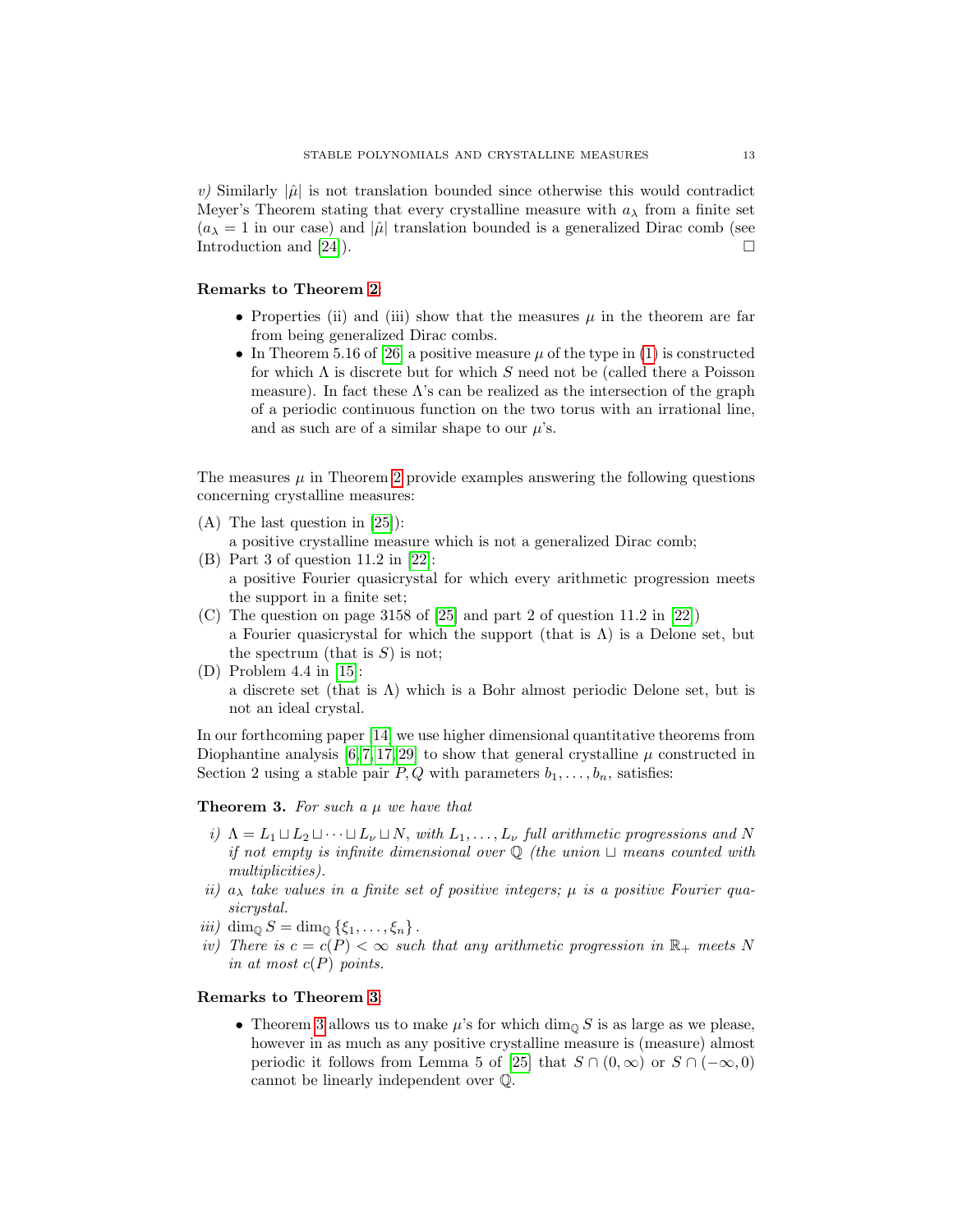#### 4. Acknowledgement

The authors would like to thank Boris Shapiro for initiating our collaboration, Yves Meyer for attracting our attention to crystalline measures and pointing us to his paper [\[26\]](#page-14-7), Alexei Poltoratskii for pointing out importance of positive crystalline measures, and Nir Lev and Alexander Olevskii for their comments.

### **REFERENCES**

- <span id="page-13-9"></span>[1] F. Barra and P. Gaspard, On the level spacing distribution in quantum graphs, J. Statist. Phys. 101 (2000), no. 1-2, 283-319, DOI 10.1023/A:1026495012522. Dedicated to Grégoire Nicolis on the occasion of his sixtieth birthday (Brussels, 1999). MR1807548
- <span id="page-13-8"></span>[2] Julius Borcea and Petter Brändén, The Lee-Yang and Pólya-Schur programs. I. Linear operators preserving stability, Invent. Math.  $177$  (2009), no. 3, 541–569, DOI 10.1007/s00222-009-0189-3. MR2534100
- <span id="page-13-10"></span>[3] Yves Colin de Verdière, Semi-classical measures on quantum graphs and the Gaußmap of the determinant manifold, Ann. Henri Poincaré 16 (2015), no. 2, 347-364, DOI 10.1007/s00023-014-0326-4. MR3302601
- <span id="page-13-2"></span>[4] Antonio Córdoba, La formule sommatoire de Poisson, C. R. Acad. Sci. Paris Sér. I Math. 306 (1988), no. 8, 373–376 (French, with English summary). MR934622
- <span id="page-13-6"></span>[5] Freeman Dyson, Birds and frogs, Notices Amer. Math. Soc. 56 (2009), no. 2, 212–223. MR2483565
- <span id="page-13-18"></span>[6] Jan-Hendrik Evertse, Points on subvarieties of tori, A panorama of number theory or the view from Baker's garden (Zürich, 1999), Cambridge Univ. Press, Cambridge, 2002, pp. 214-230, DOI 10.1017/CBO9780511542961.015. MR1975454
- <span id="page-13-19"></span>[7] J.-H. Evertse, H. P. Schlickewei, and W. M. Schmidt, Linear equations in variables which lie in a multiplicative group, Ann. of Math. (2) 155 (2002), no. 3, 807-836, DOI 10.2307/3062133. MR1923966
- <span id="page-13-15"></span>[8] S. Yu. Favorov, Large Fourier quasicrystals and Wiener's theorem, J. Fourier Anal. Appl. 25 (2019), no. 2, 377–392, DOI 10.1007/s00041-017-9576-0. MR3917950
- <span id="page-13-1"></span>[9] A. P. Guinand, *Concordance and the harmonic analysis of sequences*, Acta Math. **101** (1959), 235–271, DOI 10.1007/BF02559556. MR107784
- <span id="page-13-11"></span>[10] Boris Gutkin and Uzy Smilansky, Can one hear the shape of a graph?, J. Phys. A 34 (2001), no. 31, 6061–6068, DOI 10.1088/0305-4470/34/31/301. MR1862642
- <span id="page-13-4"></span>[11] Mihail N. Kolountzakis, Fourier pairs of discrete support with little structure, J. Fourier Anal. Appl. 22 (2016), no. 1, 1–5, DOI 10.1007/s00041-015-9416-z. MR3448912
- <span id="page-13-12"></span>[12] Pavel Kurasov, Schrödinger operators on graphs and geometry. I. Essentially bounded potentials, J. Funct. Anal. 254 (2008), no. 4, 934–953, DOI 10.1016/j.jfa.2007.11.007. MR2381199
- <span id="page-13-13"></span>[13] , Graph Laplacians and topology, Ark. Mat. 46 (2008), no. 1, 95–111, DOI 10.1007/s11512-007-0059-4. MR2379686
- <span id="page-13-0"></span>[14] Pavel Kurasov and Peter Sarnak, The additive structure of the spectrum of a quantum graph, in preparation (2020).
- <span id="page-13-17"></span>[15] Jeffrey C. Lagarias, Mathematical quasicrystals and the problem of diffraction, Directions in mathematical quasicrystals, CRM Monogr. Ser., vol. 13, Amer. Math. Soc., Providence, RI, 2000, pp. 61–93. MR1798989
- <span id="page-13-7"></span>[16] Serge Lang, Report on diophantine approximations, Bull. Soc. Math. France 93 (1965), 177– 192. MR193064
- <span id="page-13-20"></span>[17] Michel Laurent, Équations diophantiennes exponentielles, Invent. Math.  $78$  (1984), no. 2, 299–327, DOI 10.1007/BF01388597 (French). MR767195
- <span id="page-13-16"></span>[18] Christer Lech, A note on recurring series, Ark. Mat. 2 (1953), 417–421, DOI 10.1007/BF02590997. MR56634
- <span id="page-13-14"></span>[19] T. D. Lee and C. N. Yang, Statistical theory of equations of state and phase transitions. II. Lattice gas and Ising model, Phys. Rev. (2) 87 (1952), 410-419. MR53029
- <span id="page-13-3"></span>[20] Nir Lev and Alexander Olevskii, Quasicrystals and Poisson's summation formula, Invent. Math. 200 (2015), no. 2, 585–606, DOI 10.1007/s00222-014-0542-z. MR3338010
- <span id="page-13-5"></span>[21]  $\_\_\_\_\$ , Quasicrystals with discrete support and spectrum, Rev. Mat. Iberoam. 32 (2016), no. 4, 1341–1352, DOI 10.4171/RMI/920. MR3593527